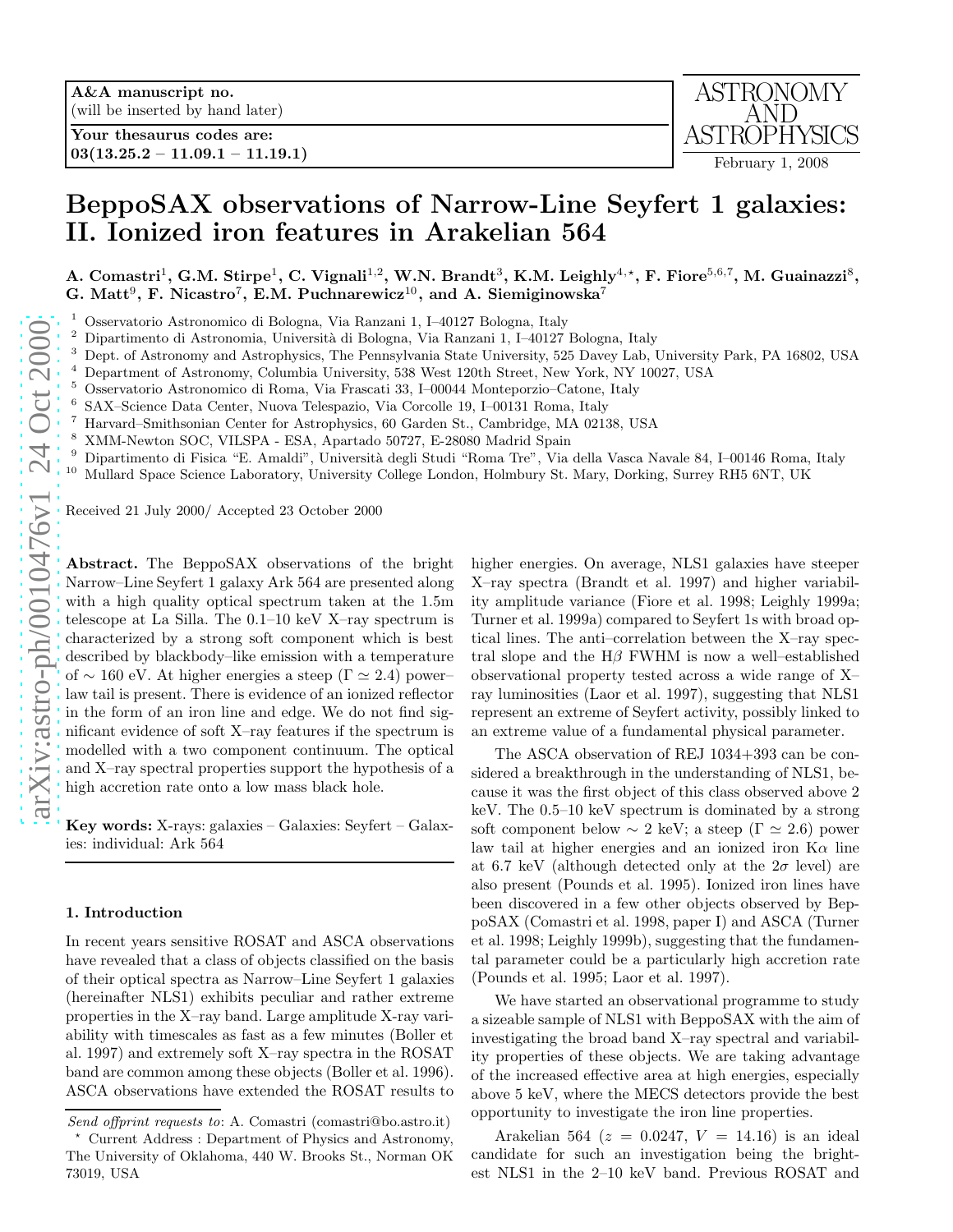ASCA observations revealed a complex X–ray spectrum with a few absorption/emission features around 1 keV (Brandt et al. 1994; Leighly 1999b; Vaughan et al. 1999a; Turner et al. 1999b, hereinafter TGN99). More recently, an RXTE/PCA observation (Vaughan et al. 1999b, hereinafter V99) provided the first spectrum of this object up to 20 keV. The most remarkable result is the presence of a deep ionized edge at ∼ 8.5 keV interpreted as reflection from an ionized disc. In the present paper we report the results of 3 BeppoSAX observations of Ark 564 together with a high–quality optical spectrum obtained at La Silla one year before the first X–ray observation.

## 2. The optical spectrum

### 2.1. Observations and reduction

Optical spectra of Ark 564 were obtained in photometric conditions at the ESO 1.52m telescope on 1996 October 1, using the Boller & Chivens spectrograph with a 127mm camera and a Loral/Lesser thinned CCD with 2048×2048 pixels. The pixel size is  $15\mu$ m, and the projected scale on the detector 0.82 arcsec pixel<sup>−</sup><sup>1</sup> . The grating used has 600 grooves mm<sup>−</sup><sup>1</sup> . The spectra were obtained through a 2-arcsec wide slit, at a resolution of  $4.6$  Å. Two integrations of 1200 seconds each were obtained, with mid-point airmasses of 2.05 and 1.97.

Standard techniques were used to reduce the spectra, using the NOAO IRAF package. The reduction included the correction of the atmospheric absorption bands of  $O_2$  and  $H_2O$ , obtained by interpolating and normalizing the continuum of the spectrophotometric standards. A short exposure of Ark 564 obtained during the same night through an 8 arcsec slit was used to correct the narrowslit spectra for light losses and differential refraction. This was achieved by fitting a low-order polynomial to the ratio between each narrow-slit spectrum and the broad-slit one, and dividing each narrow-slit spectrum by the corresponding fit. Despite this correction, the low culmination point of the target with respect to the observing site still leaves a considerable uncertainty on the spectrophotometric quality of the data, particularly at  $\lambda \leq 4500$  Å. The two narrow-slit spectra were averaged and yielded the final spectrum shown in Fig. 1. The calibration curves obtained during the night and the individual spectra coincide to within  $\langle 5\%,$  thus we consider the spectrophotometric quality of the red part of the spectrum to be of this order.

## 2.2. Properties of the optical spectrum

While the widths of the permitted lines fully justify the classification of Ark 564 as a NLS1, other characteristics of its optical spectrum are not as extreme as usually observed among NLS1. In particular, the source displays a strong and rich forbidden line spectrum, while the Fe II lines have strengths more similar to those of normal Seyfert 1 nuclei

rather than the high values displayed by many NLS1: the ratio between the Fe II  $\lambda$ 6250 blend and H $\beta$  is 0.6, only slightly higher than the typical value for classic Seyfert 1 spectra (Joly 1988).

The optical continuum is flat and likely to include a significant stellar component. For this reason, and because of the uncertainty in the calibration of the blue part of the spectrum, no attempt was made to fit a continuum across the entire spectrum. Instead, local straight-line continua were fitted under the main lines in order to measure their fluxes.

The fluxes of  $H\beta$  and [O III] $\lambda$ 5007 were measured after subtraction of the strongest blending lines with suitable templates. For Fe II  $\lambda$ 4924 and Fe II  $\lambda$ 5018 we used the profile of  $H\alpha$  scaled by a factor 0.015, under the reasonable assumption that the lines in multiplet 42 are of equal intensity. To subtract [O III] $\lambda$ 4959 we used the deblended profile of [O III] $\lambda$ 5007 scaled by one third. The intensity of the narrow components of the Balmer lines, and the [N II] lines which contaminate  $H\alpha$  were estimated by subtracting the [O III] template, scaled in order to obtain a smooth residual profile. The fluxes, widths and equivalent widths of the individual lines and components thus obtained are listed in Table 1.

## 3. BeppoSAX Data reduction

Arakelian 564 was observed with the BeppoSAX (Boella et al. 1997a) Narrow Field Instruments: LECS (0.1–10 keV; Parmar et al. 1997), MECS (1.3–10 keV; Boella et al. 1997b), HPGSPC (4–60 keV; Manzo et al. 1997) and PDS (13–200 keV; Frontera et al. 1997). We will focus on the results obtained from the imaging gas scintillation proportional counters LECS and MECS. The source was not detected in the HPGSPC nor in the PDS (but see below). The observations were performed with 2 active MECS units (after the failure of the MECS1 unit on 1997 May 6) in 3 different periods. The exposure times and background–subtracted count rates in the 3 observations are reported in Table 2. The shorter LECS exposure is caused by the instrument being switched off over the illuminated Earth, while the useful on–source time for the PDS is about half of the MECS exposure because the PDS monitors the source and background alternately.

Standard data reduction techniques were employed following the prescriptions given by Fiore et al. (1999). LECS and MECS spectra and light curves were extracted from regions with radii of 8 arcmin and 4 arcmin respectively, in order to maximize the accumulated counts at both low and high energies. Background spectra were extracted from high Galactic latitude "blank" fields and also locally from an annular region around the target. The mean local background is consistent with that of the blank field both in the LECS and in the MECS. The PDS data were reduced using the variable rise time threshold technique to reject particle background. The source is not detected by the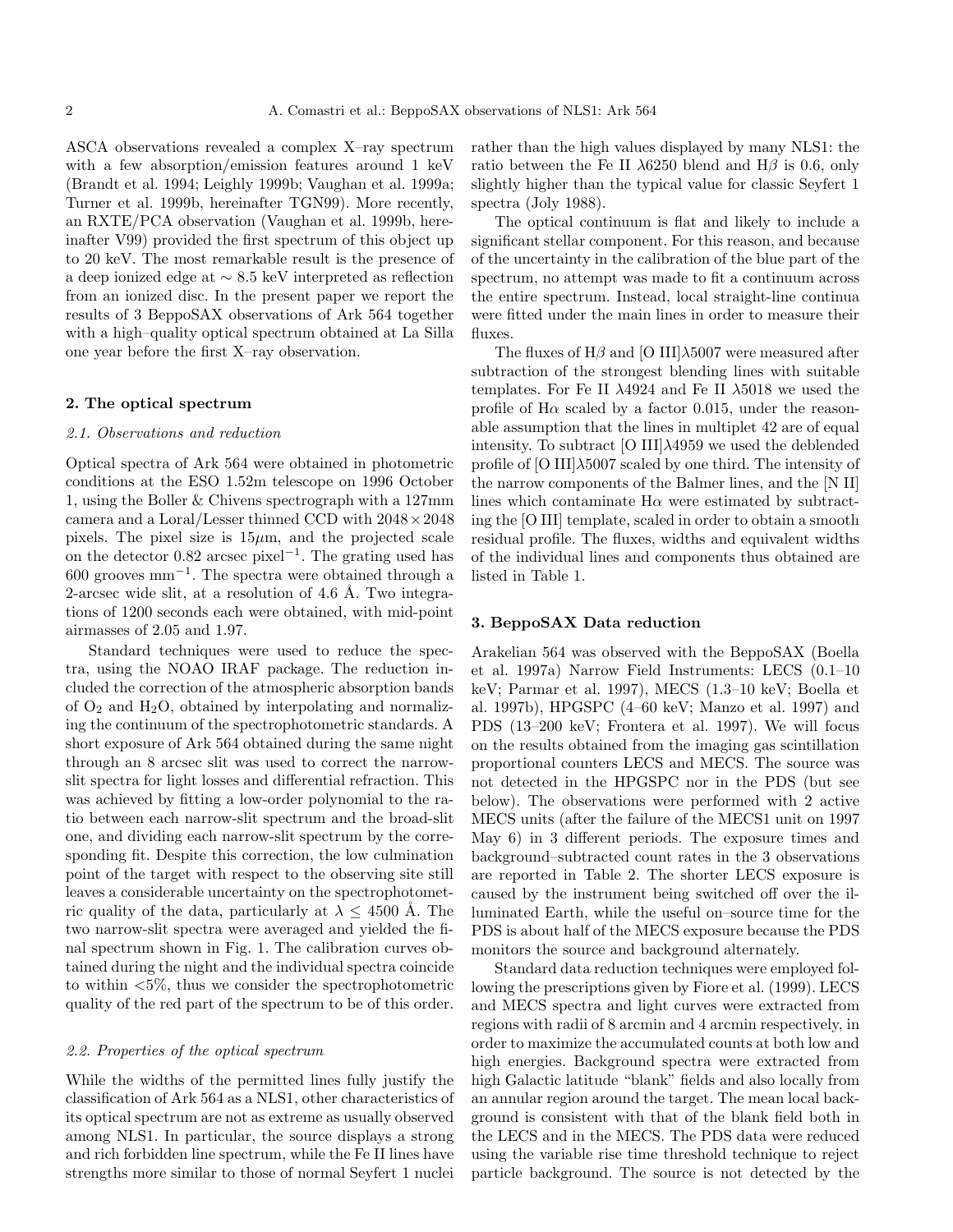

Fig. 1. The optical spectrum of Ark 564 obtained at ESO in 1996 October. The spectrum has been split in two segments for viewing purposes. The bottom panel also shows the red segment scaled up by a factor 8, in order to evidence the weaker lines. All lines which are not explicitly labelled on the figure can be identified with Fe II features. The high frequency structure around the [A III] $\lambda$ 7136 line is caused by residuals from the removal of the atmospheric  $O_2$  A-band. The wavelength scale is in the rest system of the observer  $(z = 0.025)$ .

PDS in any of the 3 periods. After combining the observations, a weak signal is present in the first channels (13–30 keV) with a formal detection significance of  $\sim 2.8\sigma$ . Taking into account the systematic uncertainty in the PDS background subtraction (Guainazzi and Matteuzzi 1997), the high energy flux of Ark 564 is only about  $2\sigma$  above the background.

The 3 LECS and MECS data sets were analyzed separately in order to investigate possible variations between the 3 observing periods and within each observation.

The source is clearly variable on timescales of a few thousands of seconds in all observations. In Fig. 2 the LECS and MECS light curves are shown for the longest exposure (June 1998). The light curves of June 1997 and November 1998 are similar in amplitude and timescale of variability. Significant variability up to a factor 2 is present in both energy ranges. There is some evidence of a harder spectral state at the beginning of the June 1998 observation (Fig. 2). As the hardness ratio technique would be insensitive to variations in the iron  $K\alpha$  flux, we have



Fig. 2. The LECS (0.1-2 keV, upper panel), MECS (2-10 keV, middle panel) and softness ratio (lower panel) light curves for the June 1998 observation.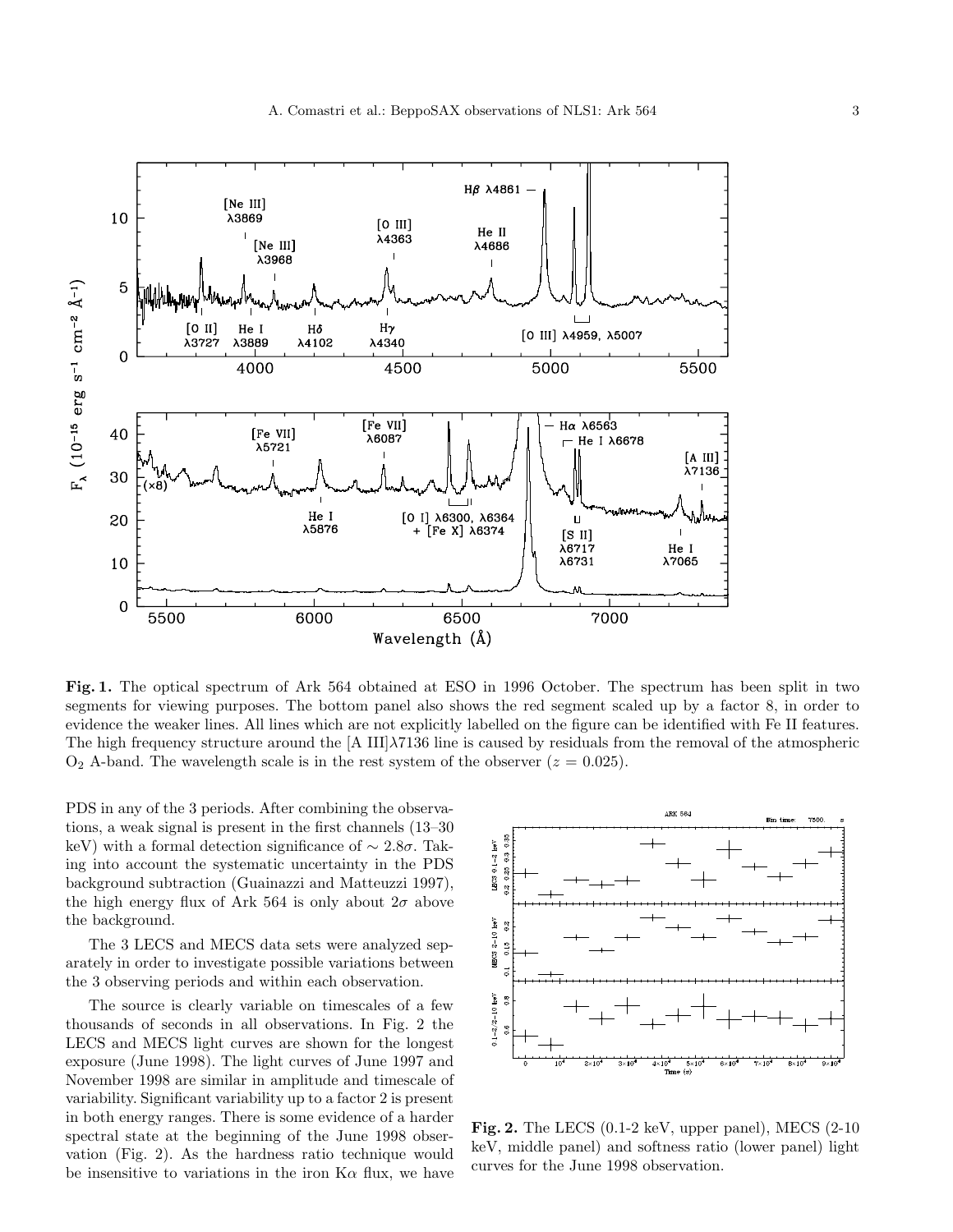Table 1. Integrated fluxes, FWHMs, and equivalent widths of the main optical emission features

| Line <sup>a</sup>                           | $Flux^b$ | FWHM <sup>c</sup> | $EW^d$         |
|---------------------------------------------|----------|-------------------|----------------|
|                                             |          |                   |                |
| $[OII]\lambda$ 3727                         | 2.6      | 630               | 6              |
| $[NeIII]\lambda$ 3869                       | 1.7      | 600               | 4              |
| He I $\lambda$ 3889 + H $\zeta$             | 1.1      | 1300              | 3              |
| $[NeIII]\lambda 3968 + H\eta$               | 1.4      | 900               | 4              |
| $H\delta + [SII]\lambda 4068, \lambda 4076$ | 2.6      | 1400              | $\overline{7}$ |
| $H\gamma$ broad                             | 5.0      | 1030              | 14             |
| $H\gamma$ narrow                            | 0.4      | 400               | 1              |
| $[OIII]\lambda4363$                         | 0.7      | 400               | $\overline{2}$ |
| Fe II $\lambda$ 4570 blend                  | 11.9     | .                 | 32             |
| He II $\lambda$ 4686                        | 4.5      | 1100              | 12             |
| $H\beta$ broad                              | 17.0     | 960               | 45             |
| $H\beta$ narrow                             | 1.3      | 400               | 3              |
| $[OIII]\lambda 4959$                        | 5.4      | 400               | 16             |
| $[OIII]\lambda5007$                         | 18.0     | 400               | 49             |
| Fe II $\lambda$ 5250 blend                  | 15.1     | .                 | 43             |
| $[FeVII]\lambda 5721$                       | 0.5      | 630               | $\overline{2}$ |
| He I $\lambda$ 5876                         | $2.5\,$  | 1040              | 7              |
| $[FeVII]\lambda 6087$                       | 0.8      | 500               | 3              |
| $[OI]\lambda6300$                           | 1.7      | 330               | $\overline{5}$ |
| $[OI]\lambda 6364$                          | 0.7      | 340               | $\overline{2}$ |
| $[FeX]\lambda 6374$                         | 2.6      | 700               | 8              |
| $[NII]\lambda 6548$                         | 1.2      | 400               | $\overline{4}$ |
| $H\alpha$ broad                             | 89.3     | 700               | 300            |
| $H\alpha$ narrow                            | 3.6      | 400               | 12             |
| $[NII]\lambda 6584$                         | 3.6      | 400               | 12             |
| He I $\lambda6678$                          | 1.3      | 1520              | $\overline{4}$ |
| $[SII]\lambda 6717$                         | 1.3      | 300               | $\overline{4}$ |
| $[SII]\lambda 6731$                         | 1.2      | 300               | $\overline{4}$ |
| He I $\lambda$ 7065                         | 1.1      | 790               | $\overline{4}$ |
| $[AlII]\lambda 7136$                        | 0.4      | 250               | $\overline{2}$ |

<sup>a</sup> All wavelengths are in the rest frame

<sup>b</sup> Units of  $10^{-14}$  erg cm<sup>-2</sup> s<sup>-1</sup>

 $\overset{d}{A}$ 

Table 2. BeppoSAX observation log

| Dates    | Exposures $(s)$ |             |                   | Count Rate $(\text{cts/s})$ |  |  |
|----------|-----------------|-------------|-------------------|-----------------------------|--|--|
|          | LECS            | <b>MECS</b> | LECS              | <b>MECS</b>                 |  |  |
|          |                 |             |                   |                             |  |  |
| 14/11/97 | 12574           | 26196       | $0.254 \pm 0.005$ | $0.170 \pm 0.003$           |  |  |
| 12/06/98 | 20209           | 46765       | $0.250 \pm 0.004$ | $0.169 \pm 0.002$           |  |  |
| 22/11/98 | 11963           | 29154       | $0.255 \pm 0.005$ | $0.186 \pm 0.003$           |  |  |

Count rates are in the 0.2–2 keV and 2–10 keV bands for the LECS and MECS, respectively.

compared the 5–7 keV and 6–7 keV count rates for each observation. The amplitude of variations in these two narrow bands is of the order of 10–15 %, indicating the lack of significant flux variability.

Spectral variability could be present at some level, but it does not appear to be relevant since for most of the ob-



Fig. 3. The residuals of a single power–law fit to the 2–10 keV MECS spectrum.

serving periods, including the November 1997 and November 1998 observations, the hardness ratio light curve is rather constant. Therefore the spectral analysis was carried out using all the available data. The resulting exposure times are 44.7 and 102.1 ks in the LECS and MECS, respectively.

## 4. Spectral analysis

### 4.1. The high–energy spectrum

Spectral analyses were performed using the XSPEC 10 software package and the latest release of the response matrices. The MECS spectrum was rebinned in order to obtain at least 30 counts per energy channel and to sample the energy resolution of the detector with 3 channels at all energies where possible using the appropriate grouping file (see Fiore et al. 1999). The residuals of a power–law fit to the 2–10 keV spectrum indicate the presence of line–like excess emission at 6–7 keV and of an edge–like structure at energies greater than 8 keV (Fig. 3).

The MECS data are best fitted (Table 3) with a rather steep power law  $(\Gamma \simeq 2.4)$  plus a narrow iron emission line at ∼ 6.8 keV and an absorption edge at ∼ 9.5 keV in the source rest–frame  $(z = 0.025)$ . The addition of both features improves the fit at the 99.99 % level according to an F–test. There is no further improvement in the fit if the line width is left free to vary below the BeppoSAX MECS energy resolution at 6 keV (about 500 eV FWHM). The  $F$  statistic was applied to test the significance of the individual components. The results indicate that the edge and the line are required at 99.96 % and 99% confidence respectively. A contour plot of the line versus edge energies clearly suggests that they originate from highly ionized gas (Fig. 4). Indeed the ionization state implied by the best–fit edge energy is greater than Fe XXIII at the 99%

c km s<sup>−</sup><sup>1</sup>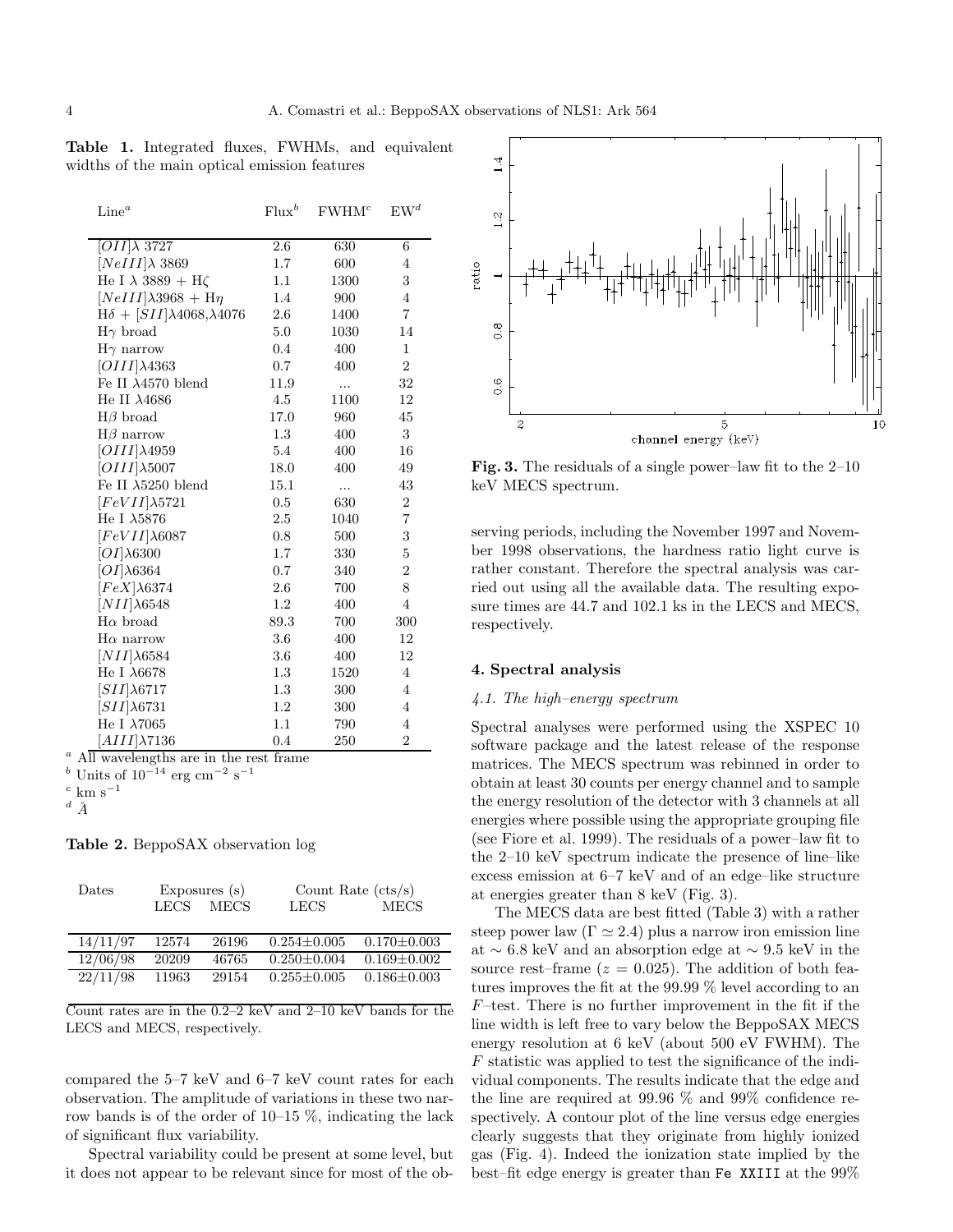



Fig. 4. The 68, 90 and 99 % confidence contours of line versus edge energy.

Fig. 5. 0.1-5 keV ratio with respect to a power law plus warm absorption and reflection.

confidence level. A similar constraint is obtained from the energy and equivalent width of the iron line (see Matt et al. 1993). The observed features could be due either to gas along the line of sight (a warm/hot absorber), or arise in the surface layers of a highly ionized optically thick accretion disc (a warm/hot reflector). A good quality E > 10 keV spectrum or a tight upper limit on the high– energy flux would distinguish between the two possibilities. Unfortunately, the marginal detection in the PDS energy range is consistent with both the extrapolation of the best fit 2–10 keV spectrum and with a flattening due to the onset of a reflection component as long as the relative normalization between the reflected and direct flux is < 3. Given that in both cases the imprints of ionized absorption/reflection would also affect the spectrum below 2 keV, we postpone the discussion of these models to the next section. The best fit 2–10 keV flux of 1.45  $\times$  10<sup>-11</sup> erg cm<sup>-2</sup> s<sup>-1</sup> corresponds to a luminosity of  $\simeq 4 \times 10^{43}$  $erg s^{-1}$ .

# 4.2. The  $0.1-10~keV$  spectrum

The LECS spectrum was rebinned and grouped in the 0.1– 4 keV energy range following the same criteria adopted for the MECS data. The LECS and MECS spectra were fitted simultaneously leaving the relative normalization free to vary in the range 0.7–1.0 (Fiore et al. 1999) to take into account the intercalibration systematics between the two instruments. The Galactic column density towards Ark 564,  $N_{HGal} = 6.4 \times 10^{20}$  cm<sup>-2</sup> (Dickey & Lockman 1990), is obtained from 21 cm radio measurements averaged over relatively large portions of the sky (several tens of arcmin<sup>2</sup>). As a result,  $N_H$  fluctuations on smaller scales could introduce errors of the order of  $10^{20}$  cm<sup>-2</sup> (see Elvis et al. 1994). The low–energy cold absorption column density, included in all fits, is free to vary, unless otherwise specified, to account for these uncertainties.

The origin of the absorption/emission features in the 6–10 keV energy range (Sect. 4.1) was tested against a warm absorber and an ionized reflection model (ABSORI and PEXRIV respectively in XSPEC; Magdziarz & Zdziarski 1995), including a narrow  $K\alpha$  emission line, over the entire BeppoSAX energy range (Table 4). In both fits the temperature of the warm/hot gas is fixed at  $10^6$  K. The free parameters were the power law slope Γ, the line energy and equivalent width, the warm gas column density  $N_{Hwarm}$ (or the relative normalization of the reflected component with respect to the incident continuum  $R$ ) and the ionization parameter  $\xi$  (defined as  $\frac{L}{nr^2}$ , where L is the luminosity of the source,  $n$  the density of the medium and  $r$  the distance of the absorbing matter from the nucleus). Even though the overall shape of the BeppoSAX spectrum is relatively well reproduced with the parameters shown in Table 4, and the low energy absorption column density  $(≥ 7 × 10<sup>20</sup> cm<sup>-2</sup>)$  is consistent with the Galactic value, neither of the models provide an acceptable fit, leaving systematic residuals in the data–to–model ratio especially at low energies, where a line–like feature around 1 keV is clearly visible (Fig. 5). At high energies the best–fit values for the energy and EW of the iron  $K\alpha$  line are consistent with those obtained by fitting the 2–10 keV spectrum alone (see Table 3). A single power law absorbed by an ionized medium can barely account for the  $K\alpha$  line intensity. Combining ionized reflection and warm absorption, the improvement in the overall fit quality is only marginal and the residuals are similar to those plotted in Fig. 5.

The data–to–model ratio of the BeppoSAX 0.1–10 keV spectrum obtained by fitting the 2–10 keV data and then extrapolating the power law down to 0.1 keV is shown in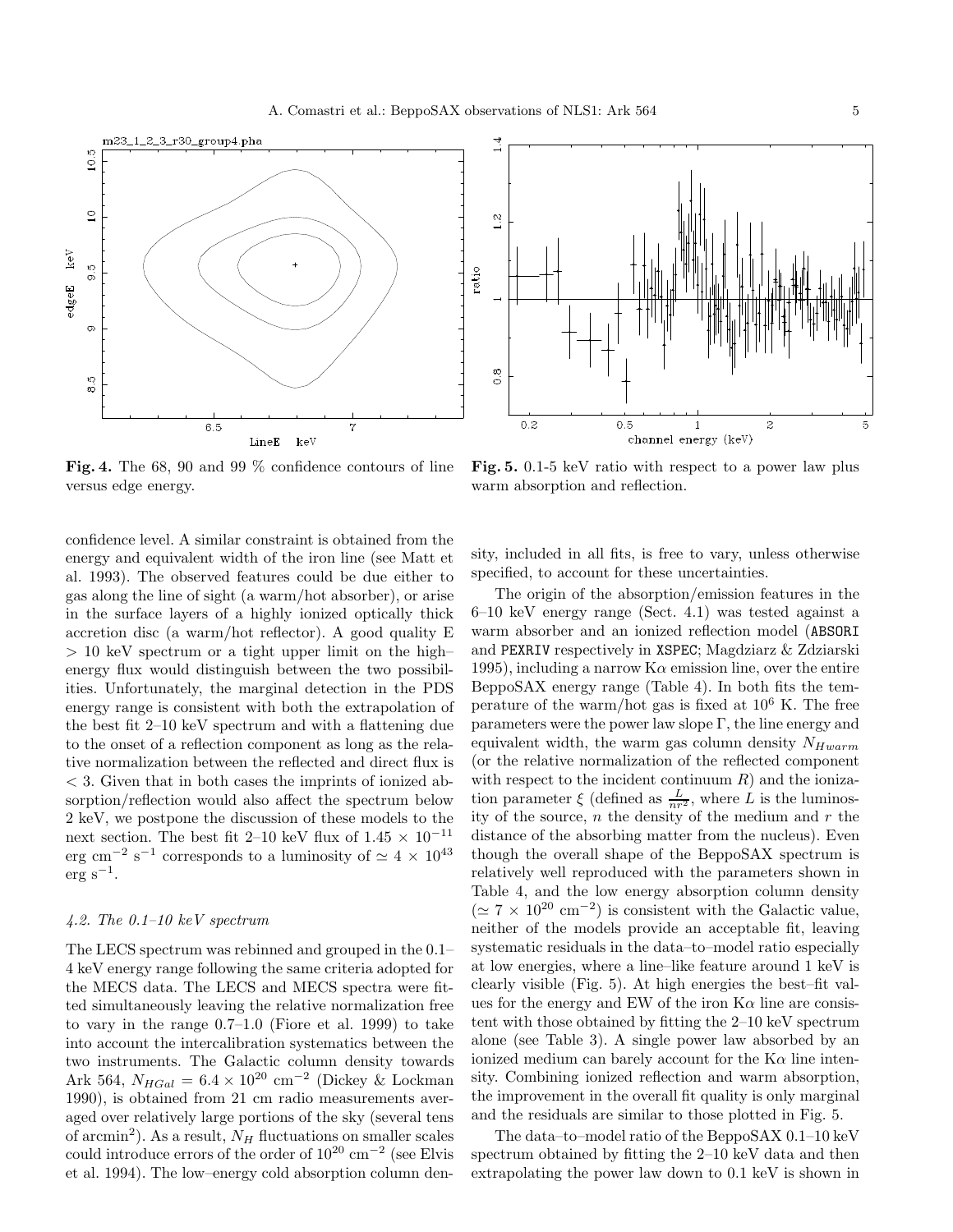Table 3. MECS fits in the 2–10 keV energy range

| г               | $E_{line}(keV)$        | (eV)<br>EW   | $E_{edge}(keV)$        | Tedge                  | $\chi^2$ /d.o.f. |
|-----------------|------------------------|--------------|------------------------|------------------------|------------------|
| $2.40 \pm 0.04$ | $\ddotsc$              |              |                        | $\cdots$               | 87.4/67          |
| $2.42 \pm 0.04$ | $6.78^{+0.19}_{-0.25}$ | $135 \pm 65$ | $\cdots$               | $\cdots$               | 75.8/65          |
| $2.37 \pm 0.04$ | $\ddotsc$              | $\cdots$     | $9.49^{+0.29}_{-0.41}$ | $0.7^{+0.67}_{-0.34}$  | 68.8/65          |
| $2.40 \pm 0.04$ | $6.78^{+0.20}_{-0.28}$ | $115 \pm 65$ | $9.52^{+0.30}_{-0.40}$ | $0.67^{+0.71}_{-0.35}$ | 60.5/63          |



Fig. 6. The data to model ratio with respect to a power law fit to the 2–10 keV spectrum. The residuals at energies greater than 5 keV are not reported for clarity.

Fig. 6. A strong soft component emerging below 1–2 keV is clearly evident.

Spectral fits were next performed with two component models (Table 5). The high–energy tail of a blackbody or a multicolour accretion disc spectrum plus a power law above  $\sim 2 \text{ keV}$  provide a good fit to the 0.1–10 keV X–ray continuum. The blackbody temperatures are of the order of 150–200 eV, while the power–law photon index is about 2.4. Although an acceptable statistical description of the data is obtained if the soft X-ray spectrum is modelled with an optically thin thermal plasma (the MEKAL code in XSPEC), the best fit abundances ( $Z/Z_{\odot} < 0.02$ ) and the soft X-ray variability are difficult to explain with such a model. Alternative two component models for the 0.1–10 keV continuum, such as a double power law or a broken power law, do not provide an acceptable description of the data.

The derived best–fit value for the low–energy absorption column density is always lower than the Galactic value, suggesting the presence of an additional softer component. Indeed, when the column density is kept fixed at the Galactic value, systematic positive residuals with respect to the blackbody plus power–law fit, are present below ∼ 0.25 keV (the carbon band). Not surprisingly, the addition of an extremely soft blackbody component ( $kT \simeq$ 30 eV) improves the fit.

Given that the discrepancy between the column density values derived from the X–ray data and the 21 cm measurements ( $\leq 10^{20}$  cm<sup>-2</sup>) is comparable with the errors associated with the latter, the presence of an ultrasoft component should be considered with caution. Finally even though the shape of the residuals in the 0.3–0.5 keV energy range (Fig. 6) are suggestive of an absorption edge, the size of the instrumental systematic errors at these energies (Orr et al. 1998) does not permit a search for the presence of an additional, possibly ionized, absorber. The unabsorbed 0.1–2.0 keV flux of the blackbody plus power– law model is  $9.4 \times 10^{-11}$  erg cm<sup>-2</sup> s<sup>-1</sup>, corresponding to a luminosity of  $2.6 \times 10^{44}$  erg s<sup>-1</sup>.

#### 5. Comparison with ASCA results

The line–like feature around 1 keV, originally discovered by ASCA, was successfully modelled by a power law continuum plus a Gaussian emission line (TGN99) or by an ionized reflection model plus an O VIII recombination edge at 0.87 keV (V99). In order to compare the BeppoSAX data with the ASCA observations, the same models were fitted to the LECS plus MECS spectra.

The power law plus Gaussian line model returns an acceptable fit only for very high values of the line width  $(\sigma \simeq 0.6$  or even larger), leaving the line energy basically unconstrained. The profile of such a broad Gaussian line is equivalent to a blackbody continuum absorbed at low energy by the Galactic column density.

The addition of an O VIII recombination edge (model REDGE in XSPEC) improves the statistical quality of the power–law plus ionized reflection fit. The best–fit values for the plasma temperature ( $\sim 9 \times 10^5$  K which is consistent with the assumed disc temperature of  $10^6$  K) and the O VIII recombination feature EW (∼ 90 eV) are in agreement with the V99 results. However, systematic residuals are left below 0.8 keV, suggesting that the recombination feature is too narrow to fully account for the shape of the soft X–ray spectrum.

We conclude that a single power law modified by warm/hot absorption and reflection features does not adequately represent the broad–band spectrum, and espe-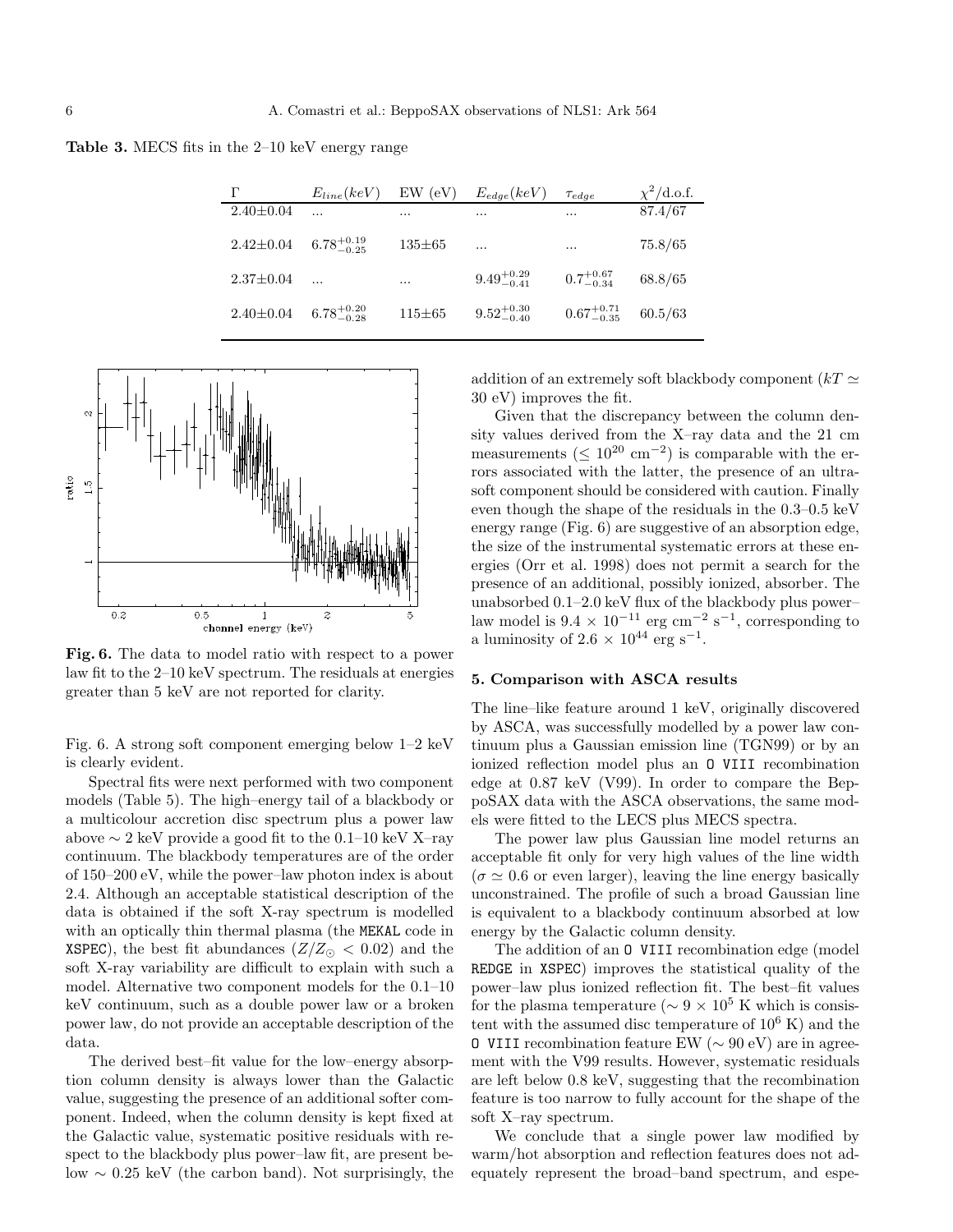Table 4. Ionized reflection and absorption models

| model                            | $E_{line}$ (keV)       |              | EW (eV) $\xi$ (erg s <sup>-1</sup> cm) | $N_H/R$                          | $\chi^2/\text{dof}$ |
|----------------------------------|------------------------|--------------|----------------------------------------|----------------------------------|---------------------|
| $ABSORI+PO+LINE$ 2.68 $\pm$ 0.03 | $6.81^{+0.16}_{-0.20}$ | $181 \pm 69$ | $1667^{+591}_{-368}$                   | $4.3^{+0.8}_{-0.6}\times10^{22}$ | 305.6/260           |
| $PEXRIV+PO+LINE$ 2.61 $\pm$ 0.03 | $6.76^{+0.25}_{-0.37}$ | $87 + 65$    | $8776^{+4959}_{-2914}$                 | $0.7 \pm 0.1$                    | 363.5/260           |

Table 5. LECS+MECS joint fits to the 0.1–10 keV continuum

| model       | $N_H$ (10 <sup>20</sup> cm <sup>-2</sup> ) | $kT_h$ (eV)       |                 | $\chi^2$ /d.o.f. |
|-------------|--------------------------------------------|-------------------|-----------------|------------------|
| $BB+PO$     | $5.2 \pm 0.2$                              | $159 \pm 7$       | $2.40 \pm 0.03$ | 272.6/262        |
|             |                                            |                   |                 |                  |
| $DISKBB+PO$ | $5.6 \pm 0.3$                              | $210 \pm 12$      | $2.39 \pm 0.04$ | 279.9/262        |
|             |                                            |                   |                 |                  |
| MEKAL+PO    | $5.9 \pm 0.3$                              | $380^{+44}_{-37}$ | $2.37 \pm 0.05$ | 283/261          |
|             |                                            |                   |                 |                  |
|             |                                            |                   |                 |                  |

cially the soft X–ray spectral shape, of Ark 564 as observed by BeppoSAX.

The discrepancy with the ASCA results is likely to be due to both the different energy resolutions and spectral coverages of the detectors onboard ASCA and BeppoSAX. In order to check whether the relatively weak emission line detected by ASCA could have been missed by the BeppoSAX LECS, a simulated 100 ks BeppoSAX observation of Ark 564 was produced with the best–fit ASCA parameters quoted by TGN99. We found that the simulated spectrum could be described well by a double blackbody plus power–law model, indicating that weak soft X–ray emission features can be only marginally studied with BeppoSAX. On the other hand, the lack of sensitivity of the ASCA instruments below ∼ 0.6 keV coupled with the calibration uncertainties at these energies prevents a detailed modelling of the soft X–ray continuum and of the strength of any emission/absorption feature. An emission line at ∼ 1 keV is still statistically required if the ASCA spectrum is fitted with a blackbody plus power law model; however, the derived line EW is lower than that obtained without a blackbody component (see Sect. 6).

A further discrepancy between the BeppoSAX and ASCA results concerns the best–fit energy of the iron emission line, which is consistent with a neutral origin in the ASCA data. Moreover, while TGN99 find evidence for a strong (EW  $\sim$  500 eV) line with a broad and asymmetric profile, in the V99 analysis the emission feature is best fitted with a much weaker (EW  $\sim 100$  eV) and narrow Gaussian. It is plausible that the different energy resolution and sensitivities of the detectors onboard ASCA and BeppoSAX coupled with the different prescriptions for the underlying continuum might account for part of this discrepancy.

#### 6. Discussion

The X–ray spectral properties of Ark 564 as observed by BeppoSAX fit fairly well with the leading hypothesis of a higher accretion rate, relative to the Eddington value, and of a smaller black hole mass in NLS1 with respect to broad–line Seyfert 1 nuclei (e.g. Pounds et al. 1995; Boller et al. 1996; Laor et al. 1997). The steep soft excess, best fitted with the high–energy tail of a hot thermal component, is explained by a shift of the accretion disc spectrum in the soft X–ray band. The strong flux of soft photons could lead to a strong Compton cooling of the coronal electrons and thus to a steep hard tail. In some models the disc surface layers become strongly ionized when the accretion rate approaches the Eddington limit which fits nicely with the detection of ionized iron features.

The reprocessing features originating in a highly ionized disc have been studied by Matt et al. (1993, 1996) and, more recently, by Ross et al. (1999) and Nayakshin et al. (2000). The intensities of the iron  $K\alpha$  features as measured by BeppoSAX are in relatively good agreement with the model predictions for an ionization parameter  $\xi \sim 10^4$  erg cm s<sup>-1</sup> (compare Table 4). The best-fit values for the  $K\alpha$  edge energy and optical depth are also consistent, within the errors, with the ASCA plus RXTE observation (V99), lending further support to the ionized reprocessor scenario. As discussed by Ross et al. (1999), the PEXRIV model in XSPEC provides only a first approximation to the spectral shape of an ionized reflector. Unfortunately, the quality of the present data and the lack of MECS response above 10 keV does not allow testing of more detailed models.

The increased reflectivity of the ionized accretion disk at low energies cannot completely account for the strong soft excess in the BeppoSAX data. An important consequence of the need for primary soft excess emission is that the intensity and the origin of the 1 keV soft X–ray feature discovered by ASCA must probably be reconsidered. Even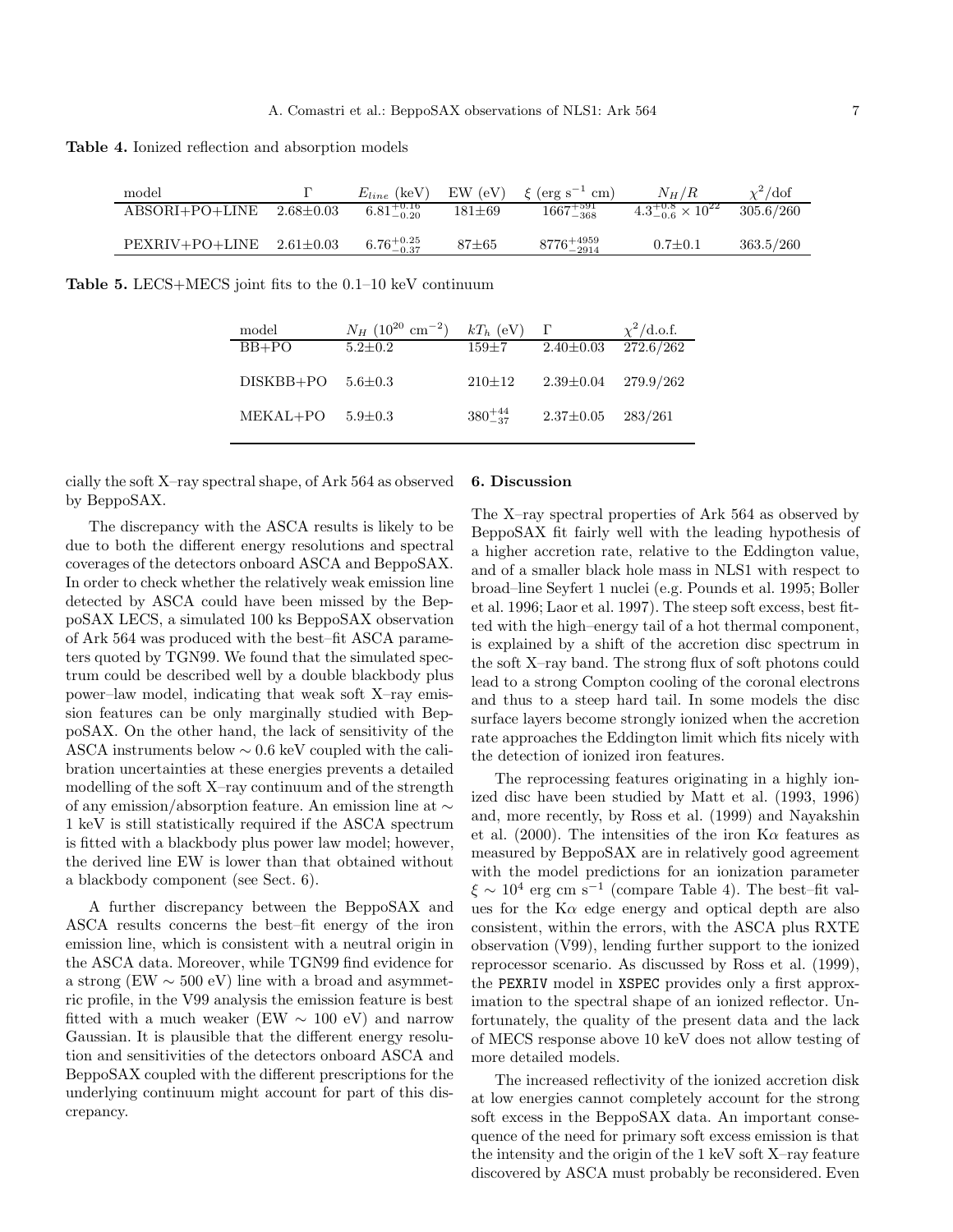though there is no convincing evidence of such a feature in the BeppoSAX data, we cannot completely rule out this possibility. We argue that the soft X–ray line intensity cannot be as strong as claimed by TGN99 and V99. Indeed, when fitting the ASCA data with a blackbody plus power law model, a 1 keV line is still required. The model dependent EW (20–50 eV) is lower than the best fit value reported by TGN99 of ∼ 70 eV and more similar to the best fit value of 29 eV reported by Leighly (1999b) from an independent analysis of the same ASCA data. As discussed by TGN99, a strong soft X–ray line can be only marginally reproduced by emission from a warm/hot gas. Emission models computed for a wide range of column densities, ionization states, covering factors and iron abundances indicate that the largest EWs are of the order of 20–30 eV. These results highlight the importance of a robust measurement of the underlying continuum shape for a better understanding of the origin of soft X–ray features in NLS1. In conclusion, the soft X–ray spectrum of Ark 564 remains far from being unambiguously and convincingly explained. Better quality spectra, which will be obtained by the already scheduled Chandra and XMM– Newton observations, are needed to settle this still controversial issue.

The non–simultaneous optical, UV and X–ray spectral energy distribution (SED) is shown in Fig. 7. The UV data were retrieved from the HST archive using XSTARVIEW and have been calibrated by the standard pipeline. They agree relatively well with those presented in Crenshaw et al. (1999) and with the blueward extrapolation of the optical data. A more detailed discussion of the full UV data set is beyond the scope of this paper. The flattening of the steep soft X–ray spectrum towards the lowest accessible X–ray energies suggests that the energy density peaks in the soft X–ray band with a behaviour similar to that observed in RE J1034+393 (Puchnarewicz et al. 2000). The lack of variability and the simultaneity of the RE J1034+393 optical–UV and X–ray data allowed spectral fits with accretion disc models. The preferred interpretation was a nearly edge–on accretion disc accreting at 0.3–0.7 L<sub>Edd</sub> onto a low mass black hole (M  $\sim$  a few 10<sup>6</sup>  $M_{\odot}$ ). It is likely that a similar set of parameters for the black hole mass and accretion rate are responsible for the Ark 564 optical to X–ray spectrum. However, given the large–amplitude variability and the lack of simultaneous multifrequency observations, no attempt has been made to fit the observed SED with a disk model.

It is interesting to compare the Ark 564 and RE J1034+393 SED with that of Ton S 180 (paper I): the 3 NLS1 in the BeppoSAX core programme for which optical data are available. The Ton S 180 optical to X–ray spectrum (Fig. 5 in paper I) peaks somewhere at longer wavelengths; as a consequence, the bulk of the energy density is emitted in the optical–UV band. Indeed the shape of the soft–excess component of Ton S 180 is best fitted by a steep power law while the soft X–ray components



Fig. 7. Spectral energy distribution in the optical, UV and X–ray bands.

in Ark 564 and RE J1034+393 show a low–energy downwards curvature characteristic of thermal blackbody–like spectra.

On the other hand, the 3 objects have similar high energy properties such as steep 2–10 keV spectra and ionized iron features (though in RE J 1034+393 only a marginal detection has been reported; Pounds et al. 1995) suggesting that the high–energy spectrum is independent of the peak of the overall energy output. It is worth noting that the SED peak seems to be correlated with the intensity of optical Fe ii multiplets which are particularly strong in Ton S 180. Further X–ray observations and coordinated optical–UV campaigns are needed to clarify some of these issues.

#### 7. Conclusions

We have analysed BeppoSAX data and a high-quality optical spectrum of the bright Narrow-Line Seyfert 1 galaxy Ark 564. Our main results are the following:

• The optical emission–line intensities and widths clearly confirm the NLS1 nature of Ark 564. The Fe ii multiplets are not particularly strong and are similar to those of normal Seyfert 1 galaxies.

• The evidence for soft X–ray spectral features is marginal if the strong and possibly complex soft X–ray excess is modelled with a blackbody or a multicolour accretion disc spectrum.

• The spectrum hardens at high energies though the power law photon index is rather steep and significantly steeper than the average value measured in broad line Seyfert 1 galaxies.

• The high–energy iron K $\alpha$  spectral features (the  $\sim$ 6.8 keV line and the  $\sim 9.5$  keV edge) strongly suggest reflection from a highly ionized, optically thick accretion disc.